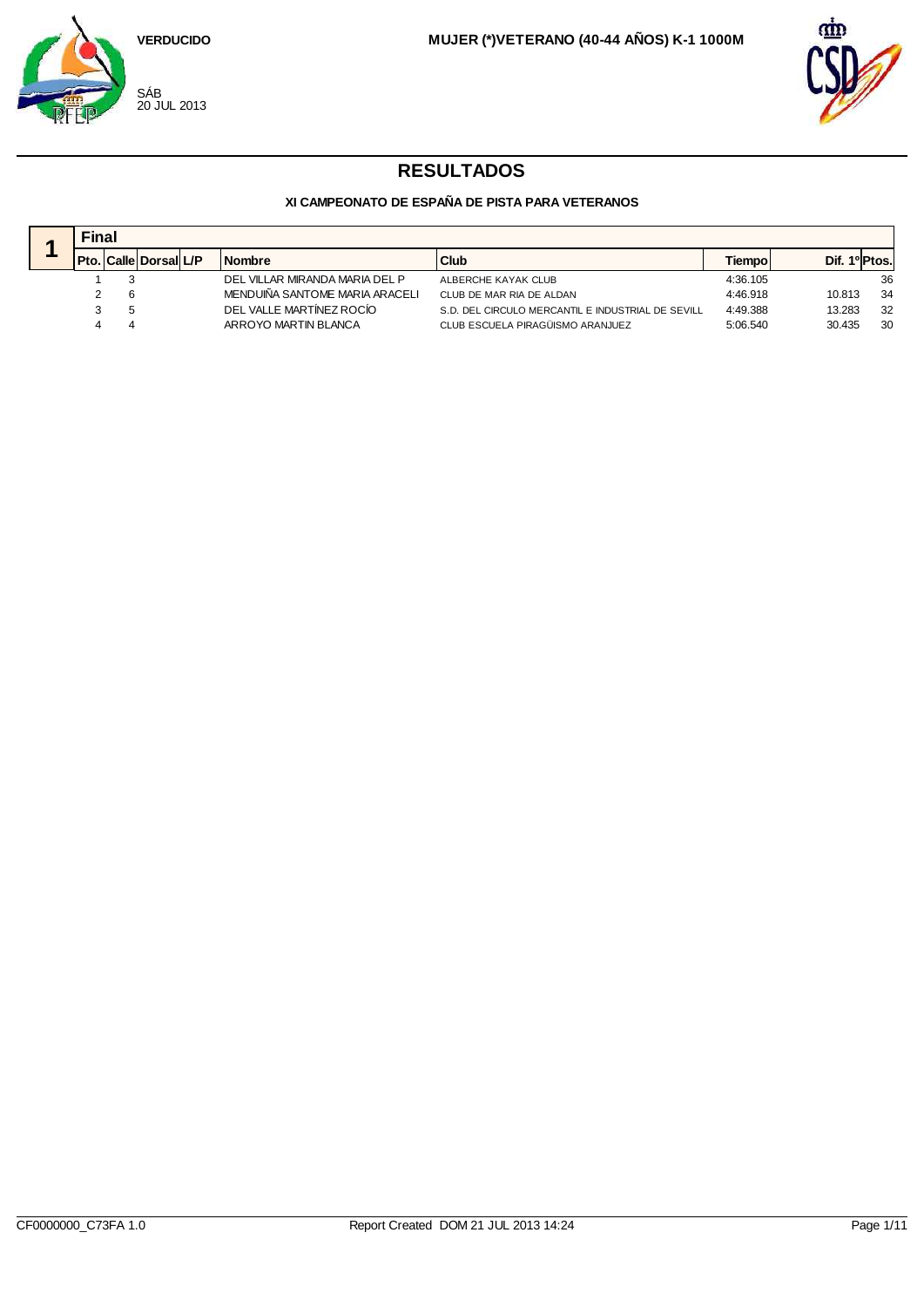



|  | <b>Final</b> |                              |  |                                             |                                  |               |               |  |  |  |
|--|--------------|------------------------------|--|---------------------------------------------|----------------------------------|---------------|---------------|--|--|--|
|  |              | <b>Pto. Calle Dorsal L/P</b> |  | <b>Nombre</b>                               | <b>Club</b>                      | <b>Tiempo</b> | Dif. 1º Ptos. |  |  |  |
|  |              |                              |  | COBOS TELLEZ M <sup>B</sup> . DE LAS MERCED | CLUB ESCUELA PIRAGÜISMO ARANJUEZ | 4:55.028      | 36            |  |  |  |
|  |              |                              |  | VIZCAINO VERGARA CONCEPCION                 | CLUB ESCUELA PIRAGÜISMO ARANJUEZ | 5:02.308      | 34<br>7.280   |  |  |  |
|  |              |                              |  | RUIBAL CRESPO MARIA SOLEDAD                 | CLUB DE MAR RIA DE ALDAN         | 5:06.876      | 32<br>11.848  |  |  |  |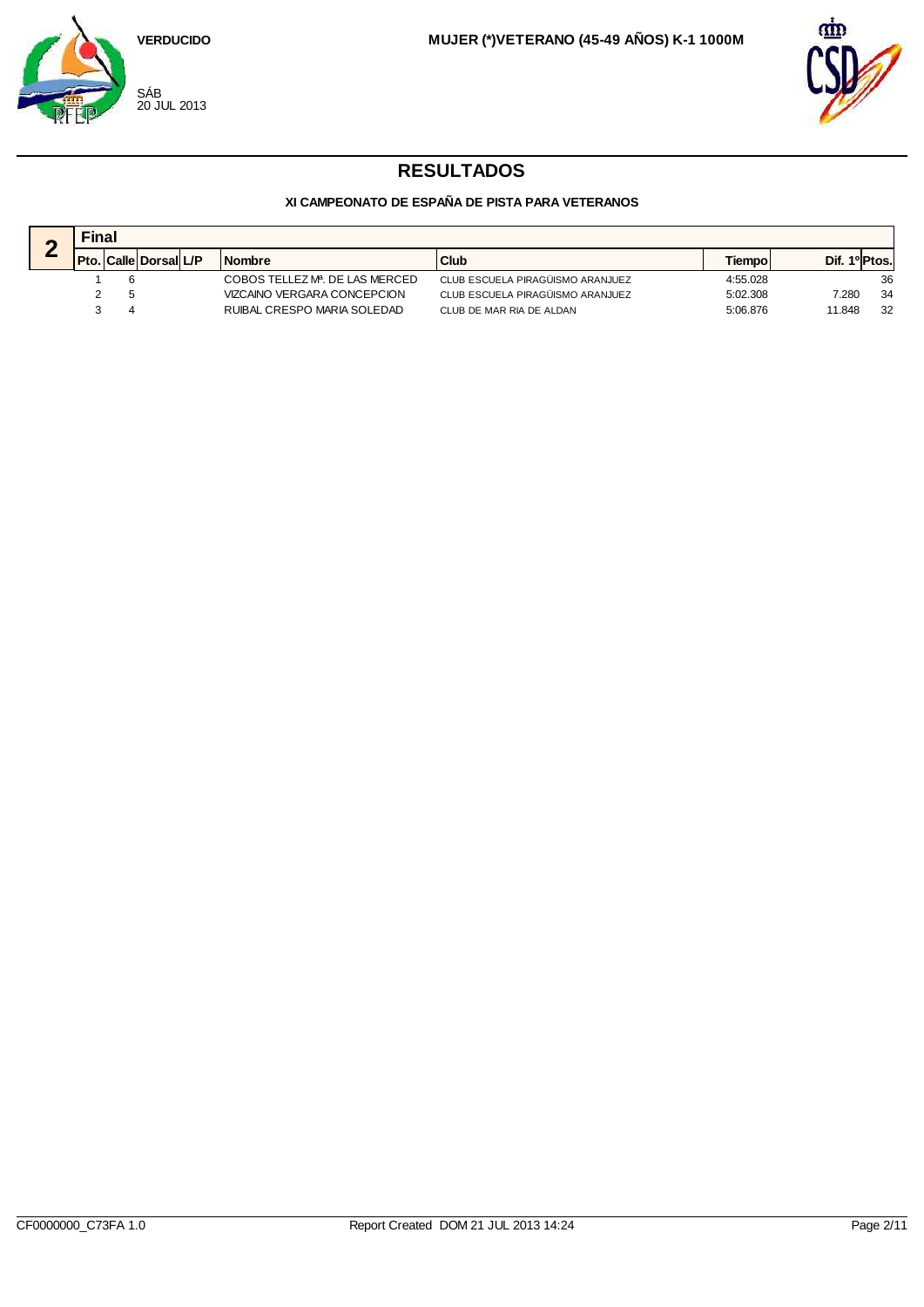



|                  | <b>Final</b> |                             |                            |                                         |          |                           |    |
|------------------|--------------|-----------------------------|----------------------------|-----------------------------------------|----------|---------------------------|----|
| $\boldsymbol{3}$ |              | Pto.   Calle   Dorsal   L/P | <b>Nombre</b>              | Club                                    | Tiempo   | Dif. 1 <sup>o</sup> Ptos. |    |
|                  |              | 8                           | MONTEAGUDO LEAL ADOLFO     | SOCIEDAD DEPORTIVA AS JUBIAS            | 3:54.767 |                           | 36 |
|                  |              | 10                          | LUZ LOPEZ SERGIO           | CLUB PIRAGÜISMO SILLA                   | 3:56.763 | 1.996                     | 34 |
|                  |              | $\overline{2}$              | <b>BESADA PORTO FELIPE</b> | CLUB PIRAGÜISMO PAMPLONA                | 3:58.725 | 3.958                     | 32 |
|                  |              | 4                           | GONZALEZ TIRADO SERGIO     | CLUB POLIDEPORTIVO EMERITAE             | 4:02.105 | 7.338                     | 30 |
|                  | 5            | 9                           | MELERO GONZALEZ GONZALO    | ALBERCHE KAYAK CLUB                     | 4:08.873 | 14.106                    | 29 |
|                  | 6            |                             | TIEBO PEREZ RODRIGO        | CLUB PIRAGÜISMO ALDAN                   | 4:15.315 | 20.548                    | 28 |
|                  |              | 6                           | NAVARRO FLORIDO DANIEL     | CLUB DEPORTIVO ABEDUL                   | 4:15.545 | 20.778                    | 27 |
|                  | 8            |                             | GARCIA LAVIA OSCAR LORENZO | ESCUELA PIRAGÜISMO CIUDAD DE PONTEVEDRA | 4:15.811 | 21.044                    | 26 |
|                  | 9            | 3                           | ANDRES GARCIA PEDRO        | CLUB DE PIRAGÜISMO FLUVIAL AVION        | 4:26.761 | 31.994                    | 25 |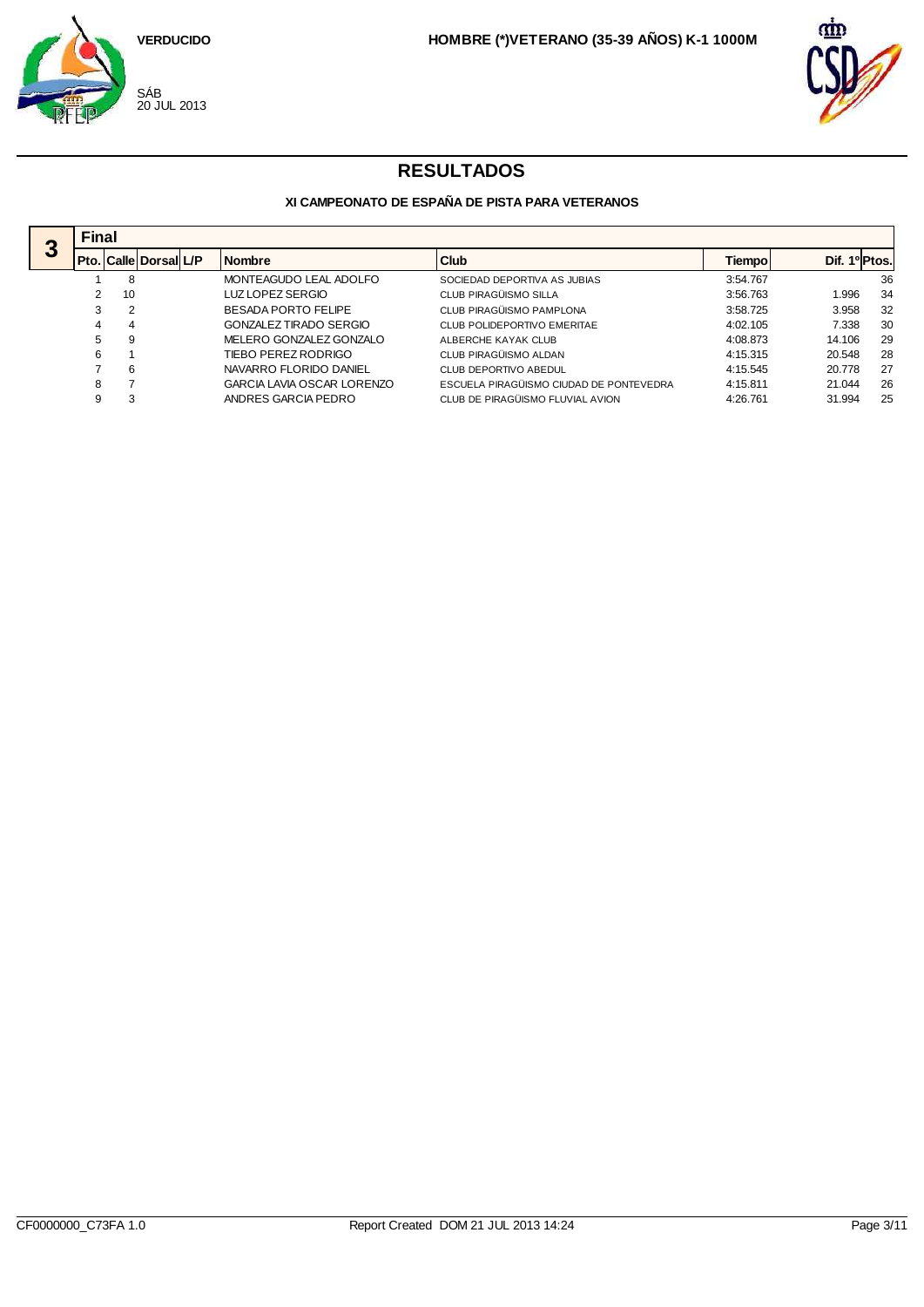



|   |   | <b>Final</b> |                             |  |                                |                             |          |        |               |  |  |  |
|---|---|--------------|-----------------------------|--|--------------------------------|-----------------------------|----------|--------|---------------|--|--|--|
| ◢ |   |              | Pto.   Calle   Dorsal   L/P |  | <b>Nombre</b>                  | Club                        | Tiempol  |        | Dif. 1º Ptos. |  |  |  |
|   |   |              |                             |  | MAS MULET JOSE VICENTE         | CLUB PIRAGÜISMO SILLA       | 3:58.775 |        | 36            |  |  |  |
|   |   | 5            |                             |  | SANCHEZ OURO BERNARDO          | CLUB FLUVIAL O BARCO        | 3:59.723 | 0.948  | 34            |  |  |  |
|   |   | 3            |                             |  | SORIANO HERNANDEZ LEANDRO      | CLUB POLIDEPORTIVO EMERITAE | 4:00.555 | 1.780  | 32            |  |  |  |
|   |   | 4            |                             |  | SORIANO HERNANDEZ RAFAEL ANTON | CLUB POLIDEPORTIVO EMERITAE | 4:14.593 | 15.818 | 30            |  |  |  |
|   | 5 | 6            |                             |  | CASTINEIRA UCHA ANTONIO        | CLUB NAVAL DE PONTEVEDRA    | 4:30.959 | 32.184 | 29            |  |  |  |
|   |   | ົ            |                             |  | HERRERA ALVAREZ JAVIER         | <b>CLUB KAYAK VIGO</b>      | 4:39.309 | 40.534 | 28            |  |  |  |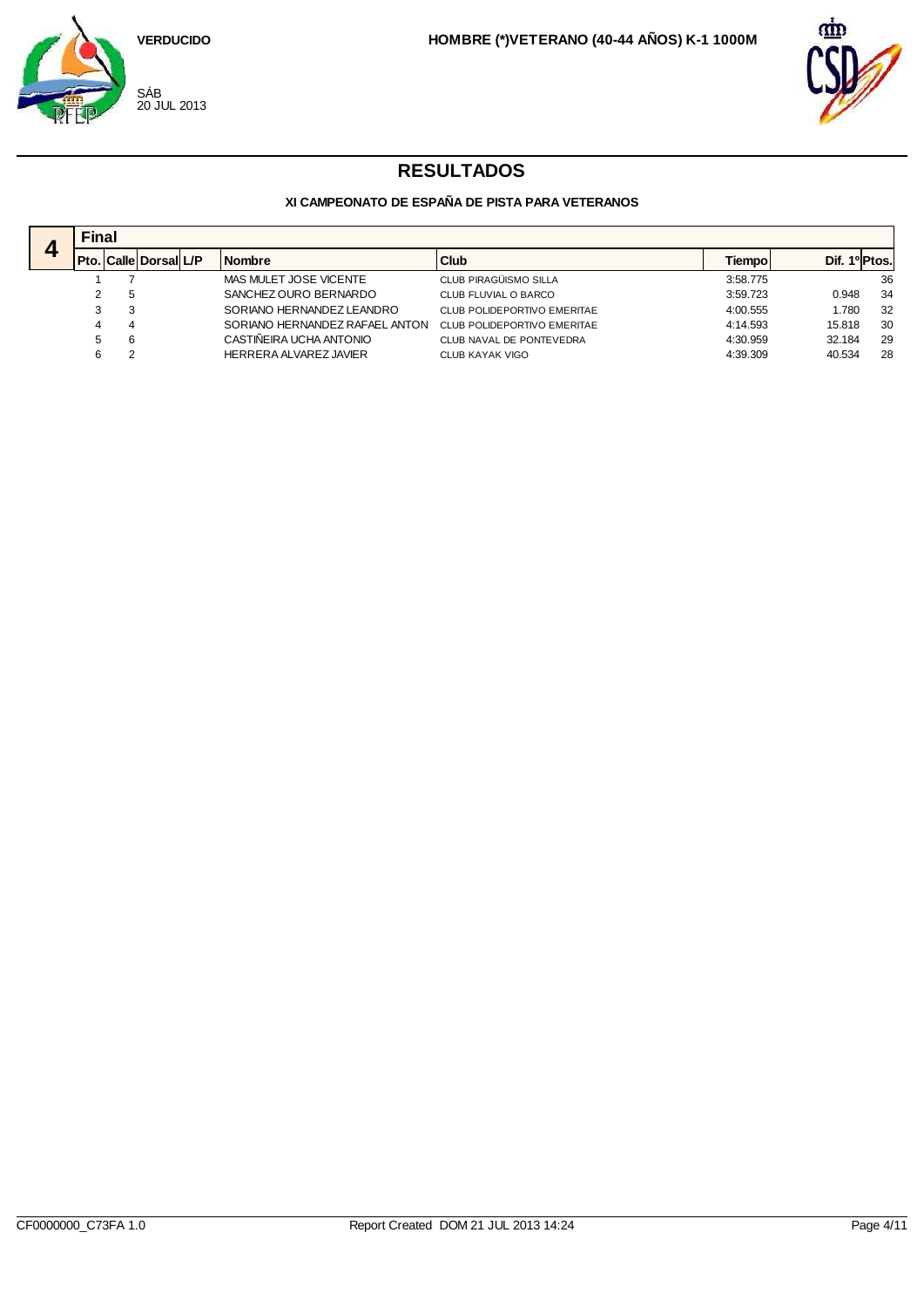



### **XI CAMPEONATO DE ESPAÑA DE PISTA PARA VETERANOS**

|   |   | <b>SemiFinal 1</b>          |  |                                   |                                           |               |                           |  |  |  |  |
|---|---|-----------------------------|--|-----------------------------------|-------------------------------------------|---------------|---------------------------|--|--|--|--|
| Э |   | Pto.   Calle   Dorsal   L/P |  | <b>Nombre</b>                     | Club                                      | <b>Tiempo</b> | Dif. 1 <sup>o</sup> Ptos. |  |  |  |  |
|   |   | 5                           |  | MAQUIEIRA GARCIA FRANCISCO JAV    | CLUB NAVAL DE PONTEVEDRA                  | 4:11.184      |                           |  |  |  |  |
|   | 2 | 6                           |  | MORENO BRAVO FRANCISCO JAVIER     | CLUB POLIDEPORTIVO EMERITAE               | 4:16.940      | 5.756                     |  |  |  |  |
|   | 3 | 4                           |  | REGUERA IGLESIAS JUAN ANTONIO     | CLUB PIRAGÜISMO VILABOA                   | 4:18.604      | 7.420                     |  |  |  |  |
|   | 4 | 3                           |  | DOMINGUEZ TORREADRADO CARLOS      | ALBERCHE KAYAK CLUB                       | 4:23.018      | 11.834                    |  |  |  |  |
|   | 5 |                             |  | GUILLAN RODRIGUEZ JUAN RAMON      | CLUB AS TORRES-ROMERIA VIKINGA DE CATOIRA | 4:24.446      | 13.262                    |  |  |  |  |
|   |   |                             |  | <b>GARCIA SOLLA VICTOR MANUEL</b> | CLUB NAVAL DE PONTEVEDRA                  | No sale       |                           |  |  |  |  |

Sistema de Progresión: 1/4 + 1º 5 A FA, 2º 5 + 6/9 A FB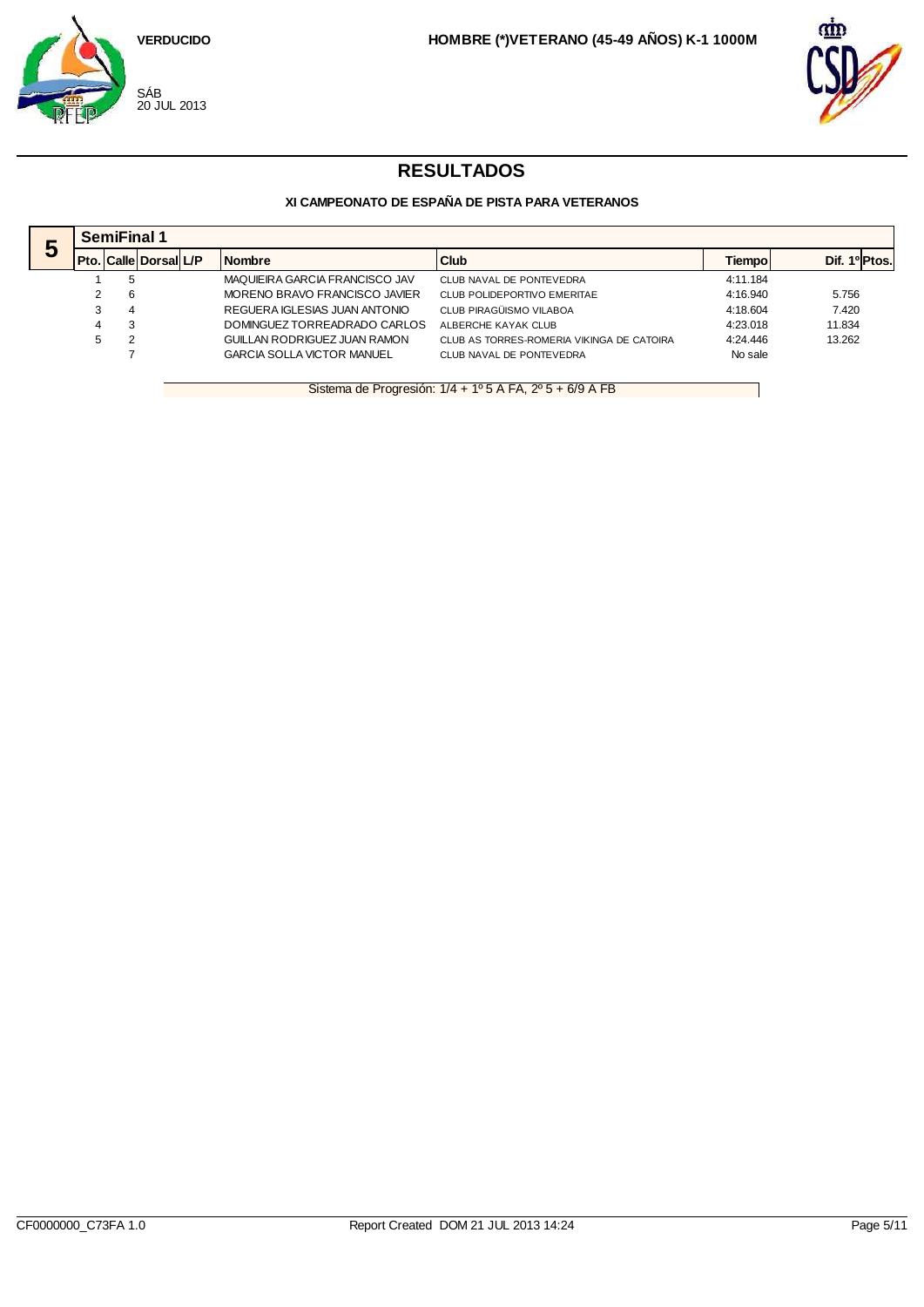



### **XI CAMPEONATO DE ESPAÑA DE PISTA PARA VETERANOS**

| c           |   | <b>SemiFinal 2</b> |                              |  |                             |                                                   |          |                           |  |  |  |
|-------------|---|--------------------|------------------------------|--|-----------------------------|---------------------------------------------------|----------|---------------------------|--|--|--|
| $\mathbf o$ |   |                    | <b>Pto. Calle Dorsal L/P</b> |  | <b>Nombre</b>               | Club                                              | Tiempol  | Dif. 1 <sup>o</sup> Ptos. |  |  |  |
|             |   |                    |                              |  | GAGO ALONSO JUAN MANUEL     | CLUB DE MAR RIA DE ALDAN                          | 4:12.850 |                           |  |  |  |
|             |   |                    |                              |  | MARTIN PLUMA JOSE LUIS      | S.D. DEL CIRCULO MERCANTIL E INDUSTRIAL DE SEVILL | 4:27.410 | 14.560                    |  |  |  |
|             | 3 |                    |                              |  | IGLESIAS GONZALEZ DIMAS     | CLUB NAVAL DE PONTEVEDRA                          | 4:30.700 | 17.850                    |  |  |  |
|             |   |                    |                              |  | DOBARRO BUITRAGO ENRIQUE    | CLUB NAVAL DE PONTEVEDRA                          | 4:31.000 | 18.150                    |  |  |  |
|             |   |                    |                              |  | QUINTANA MURILLO JOSE MARIA | CLUB KAYAK CASTRO URDIALES                        | 4:31.610 | 18.760                    |  |  |  |

Sistema de Progresión: 1/4 + 1º 5 A FA, 2º 5 + 6/9 A FB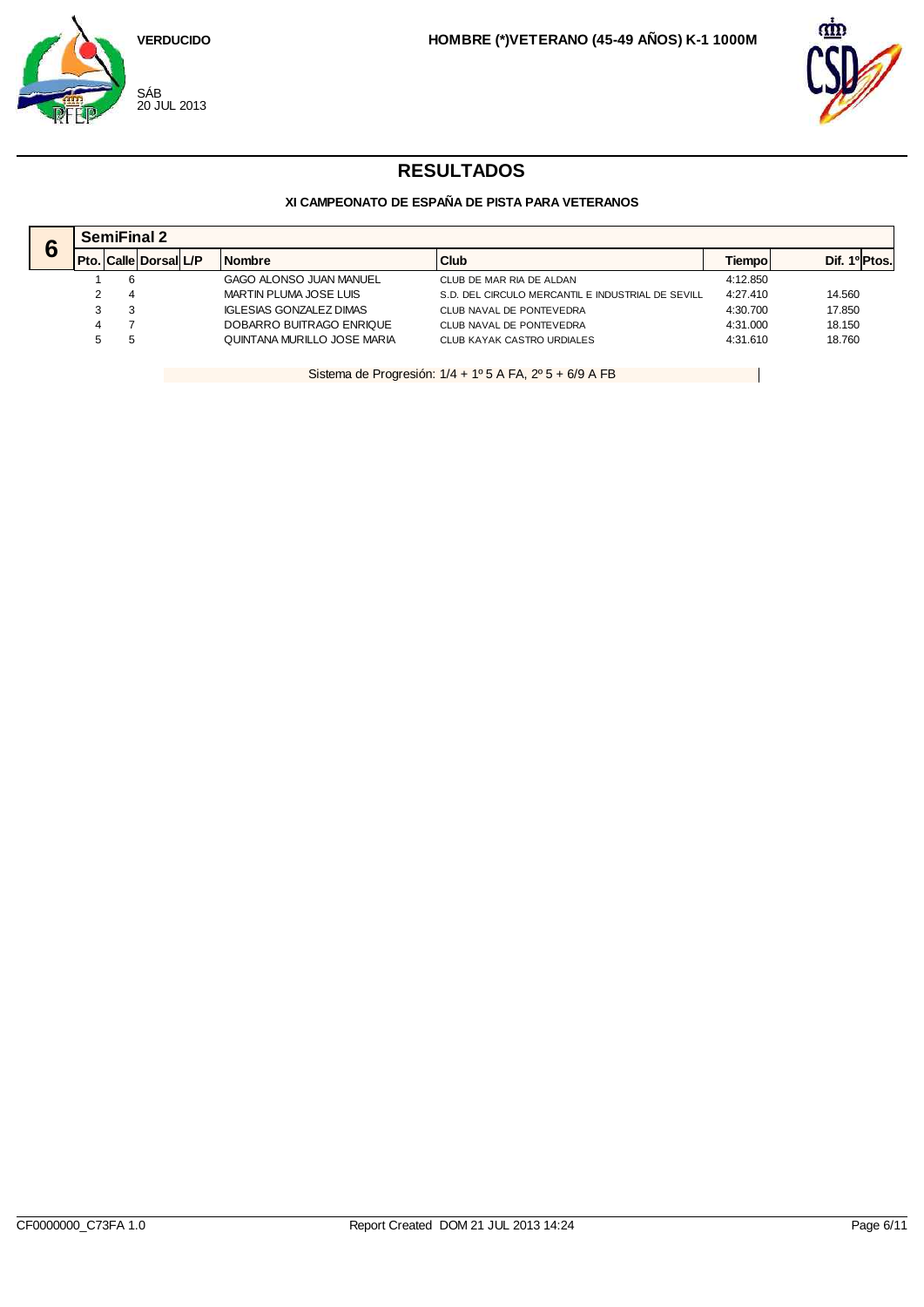



|   | <b>Final A</b>              |  |                                |                                                   |          |                           |    |  |  |  |  |  |
|---|-----------------------------|--|--------------------------------|---------------------------------------------------|----------|---------------------------|----|--|--|--|--|--|
|   | Pto.   Calle   Dorsal   L/P |  | <b>Nombre</b>                  | Club                                              | Tiempo   | Dif. 1 <sup>o</sup> Ptos. |    |  |  |  |  |  |
|   | 4                           |  | GAGO ALONSO JUAN MANUEL        | CLUB DE MAR RIA DE ALDAN                          | 4:02.634 |                           | 36 |  |  |  |  |  |
|   | 5                           |  | MAQUIEIRA GARCIA FRANCISCO JAV | CLUB NAVAL DE PONTEVEDRA                          | 4:03.478 | 0.844                     | 34 |  |  |  |  |  |
|   | $\overline{2}$              |  | <b>IGLESIAS GONZALEZ DIMAS</b> | CLUB NAVAL DE PONTEVEDRA                          | 4:09.556 | 6.922                     | 32 |  |  |  |  |  |
| 4 |                             |  | REGUERA IGLESIAS JUAN ANTONIO  | CLUB PIRAGÜISMO VILABOA                           | 4:12.282 | 9.648                     | 30 |  |  |  |  |  |
| 5 | 6                           |  | MARTIN PLUMA JOSE LUIS         | S.D. DEL CIRCULO MERCANTIL E INDUSTRIAL DE SEVILL | 4:14.184 | 11.550                    | 29 |  |  |  |  |  |
| 6 |                             |  | DOMINGUEZ TORREADRADO CARLOS   | ALBERCHE KAYAK CLUB                               | 4:17.174 | 14.540                    | 28 |  |  |  |  |  |
|   | 3                           |  | MORENO BRAVO FRANCISCO JAVIER  | CLUB POLIDEPORTIVO EMERITAE                       | 4:18.794 | 16.160                    | 27 |  |  |  |  |  |
| 8 | 9                           |  | GUILLAN RODRIGUEZ JUAN RAMON   | CLUB AS TORRES-ROMERIA VIKINGA DE CATOIRA         | 4:32.490 | 29.856                    | 26 |  |  |  |  |  |
| 9 | 8                           |  | DOBARRO BUITRAGO ENRIQUE       | CLUB NAVAL DE PONTEVEDRA                          | 4:41.480 | 38.846                    | 25 |  |  |  |  |  |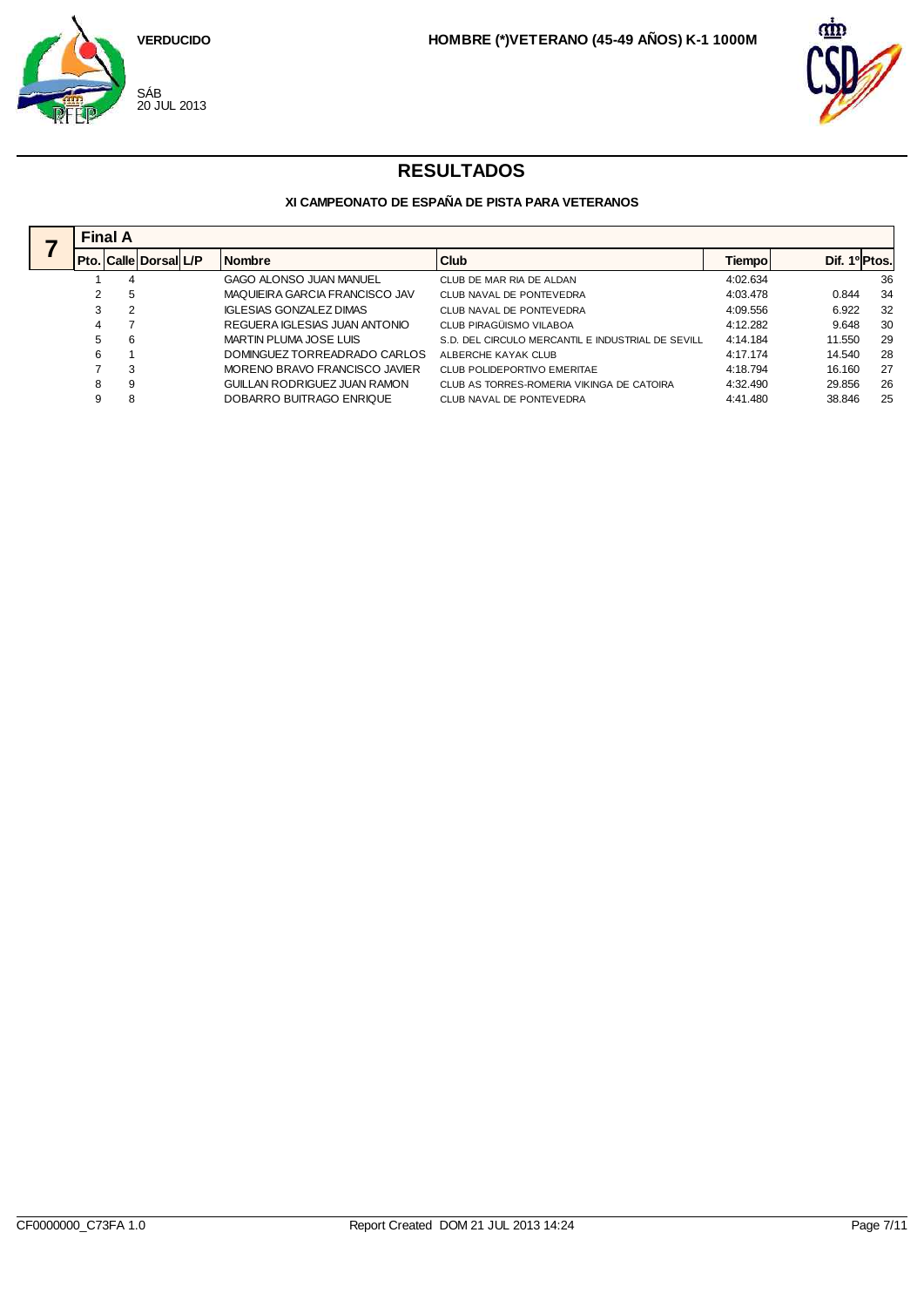



| $\bullet$ | Final |                               |  |                            |                                |               |                           |  |  |  |
|-----------|-------|-------------------------------|--|----------------------------|--------------------------------|---------------|---------------------------|--|--|--|
| O         |       | l Pto.   Calle   Dorsal   L/P |  | <b>Nombre</b>              | <b>Club</b>                    | <b>Tiempo</b> | Dif. 1 <sup>o</sup> Ptos. |  |  |  |
|           |       |                               |  | VAZQUEZ REDONDO FRANCISCO  | CLUB FLUVIAL O BARCO           | 4:07.191      | 36                        |  |  |  |
|           |       |                               |  | SANCHEZ MOTA JOSE          | CLUB MADRILEÑO CIENCIAS        | 4:19.475      | -34<br>12.284             |  |  |  |
|           |       |                               |  | MIGUEL GOMEZ FRANCISCO     | CLUB NAUTICO DEPORTIVO ALCAZAR | 4:23.321      | 32<br>16.130              |  |  |  |
|           |       |                               |  | OLIVER BALDOVI JOAN DANIEL | C.D.B. PIRAGUAMADRID           | 4:46.953      | 30<br>39.762              |  |  |  |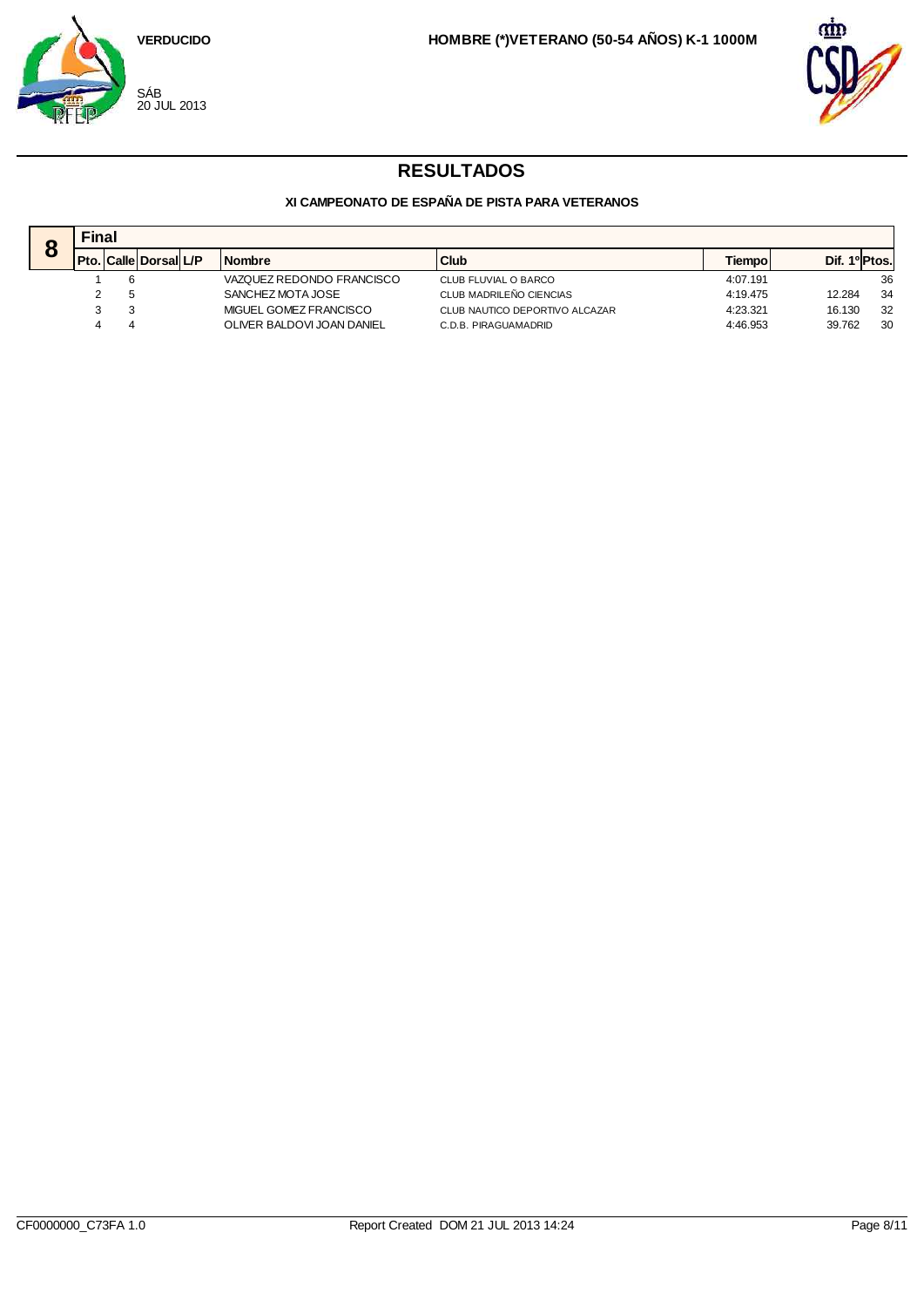



|   |      | <b>Final</b> |                    |  |                               |                                    |          |               |    |  |  |
|---|------|--------------|--------------------|--|-------------------------------|------------------------------------|----------|---------------|----|--|--|
| 9 | Pto. |              | . Calle Dorsal L/P |  | <b>Nombre</b>                 | <b>Club</b>                        | Tiempo   | Dif. 1º Ptos. |    |  |  |
|   |      | 4            |                    |  | CAMPOS VILLARINO ALBERTO      | CLUB PIRAGÜISMO ALTRUAN DE RIBADEO | 4:26.097 |               | 36 |  |  |
|   |      | -6           |                    |  | <b>GONZALEZ ARANDA MANUEL</b> | CLUB ESCUELA PIRAGÜISMO ARANJUEZ   | 4:28.061 | .964          | 34 |  |  |
|   |      |              |                    |  | <b>BAZAN LORENZO MANUEL</b>   | ALBERCHE KAYAK CLUB                | 4:31.499 | 5.402         | 32 |  |  |
|   | 4    |              |                    |  | NAVARRO OTERO RICARDO         | CLUB PIRAGÜISMO CAMBADOS           | 4:34.675 | 8.578         | 30 |  |  |
|   | 5    |              |                    |  | VIA GOMEZ JOSE DOMINGO        | CLUB NAUTICO RIA DE BETANZOS       | 4:59.764 | 33.667        | 29 |  |  |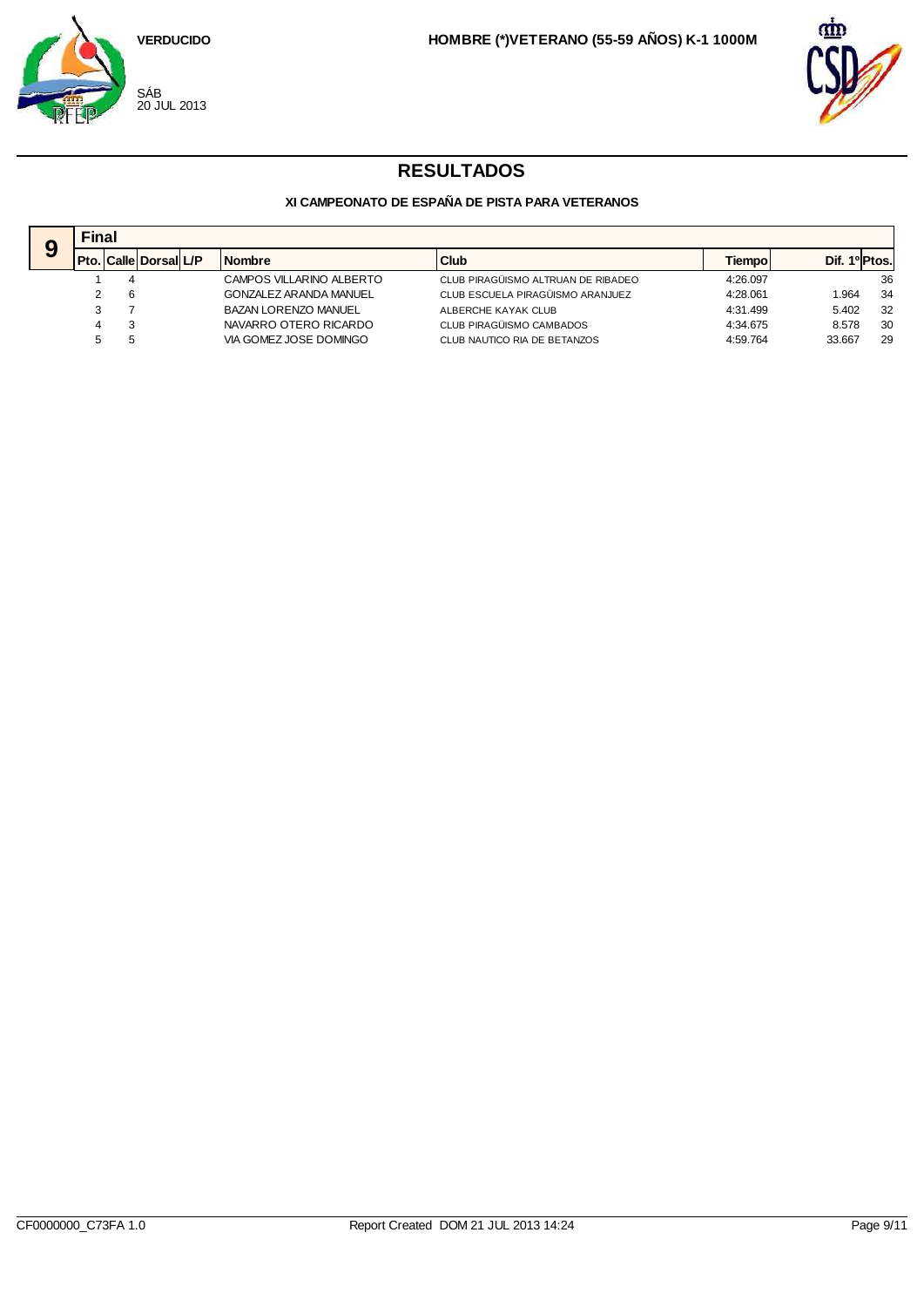



|     | Final |                             |       |                               |                                        |          |                           |    |  |  |
|-----|-------|-----------------------------|-------|-------------------------------|----------------------------------------|----------|---------------------------|----|--|--|
| TV. |       | Pto.   Calle   Dorsal   L/P |       | <b>Nombre</b>                 | Club                                   | Tiempol  | Dif. 1 <sup>o</sup> Ptos. |    |  |  |
|     |       |                             |       | LUELMO VILLASECO JOSE RAMON   | ADZ-IBERDROLA CAJA ESPAÑA DUERO ZAMORA | 4:31.499 |                           | 36 |  |  |
|     |       |                             |       | DIEZ GARCIA ALBERTO           | ADZ-IBERDROLA CAJA ESPAÑA DUERO ZAMORA | 4:33.845 | 2.346                     | 34 |  |  |
|     |       |                             |       | CALVO GALLEGO JAIME           | ADZ-IBERDROLA CAJA ESPAÑA DUERO ZAMORA | 4:37.931 | 6.432                     | 32 |  |  |
|     |       |                             | Zurdo | <b>IGLESIAS GARCIA MANUEL</b> | CLUB PIRAGÜISMO VILABOA                | 4:49.473 | 17.974                    | 30 |  |  |
|     |       |                             |       | PEREZ RIAL JESUS              | CLUB PIRAGÜISMO ALDAN                  | 4:58.407 | 26.908                    | 29 |  |  |